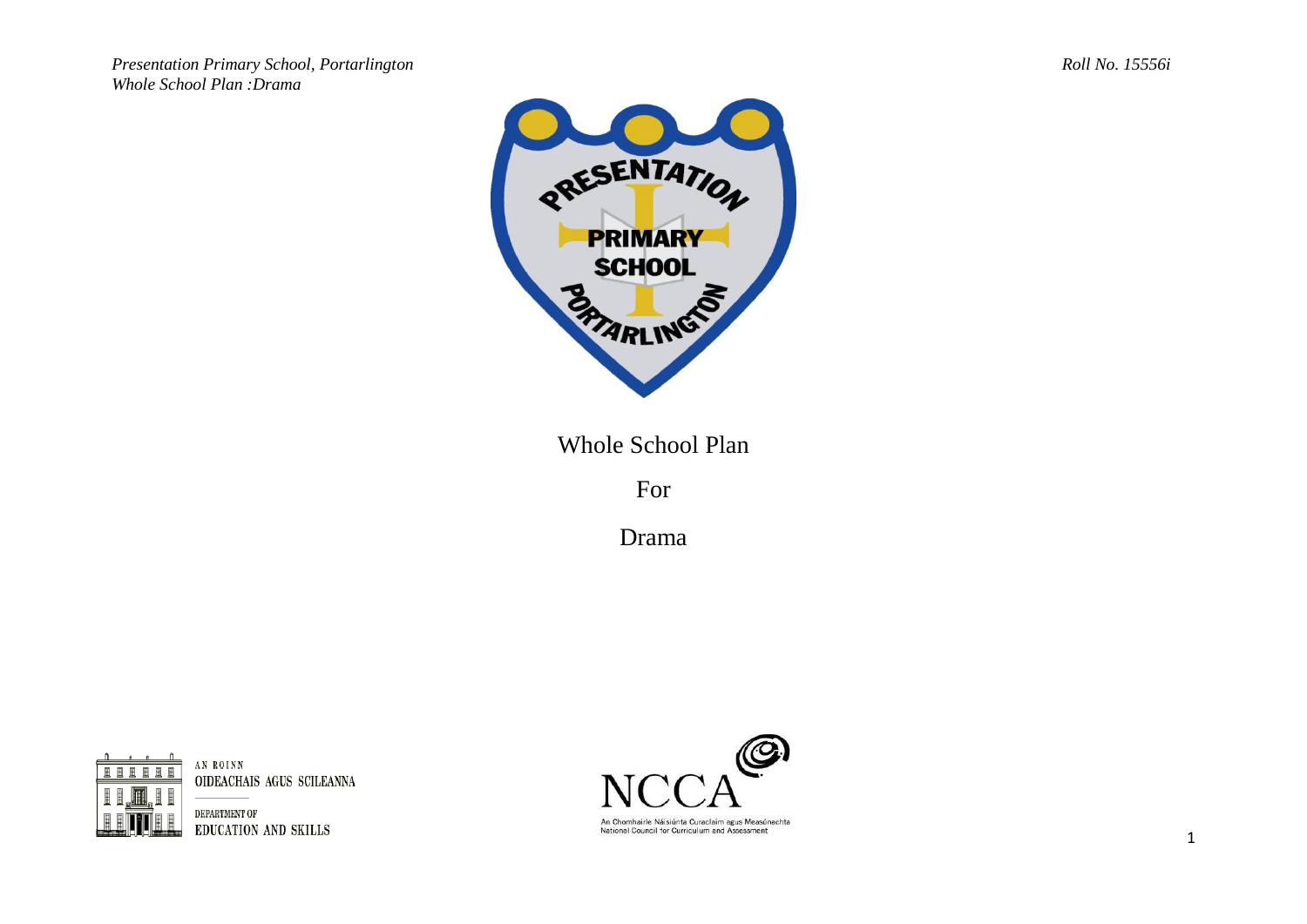| <b>General</b>           |                                                                                                                                                                                                                                                                                                                                                                                                                                                                                                                                                                                                                                                                                                                                                                                                                                                                                                                                                                                                                                                                                                                                                                                                                               |  |
|--------------------------|-------------------------------------------------------------------------------------------------------------------------------------------------------------------------------------------------------------------------------------------------------------------------------------------------------------------------------------------------------------------------------------------------------------------------------------------------------------------------------------------------------------------------------------------------------------------------------------------------------------------------------------------------------------------------------------------------------------------------------------------------------------------------------------------------------------------------------------------------------------------------------------------------------------------------------------------------------------------------------------------------------------------------------------------------------------------------------------------------------------------------------------------------------------------------------------------------------------------------------|--|
| <b>Rationale:</b>        | We, the staff at Presentation Primary School are writing this document as a record of our agreement to teach a comprehensive<br>Drama curriculum. We will endeavour to deliver a broad-based and balanced programme.                                                                                                                                                                                                                                                                                                                                                                                                                                                                                                                                                                                                                                                                                                                                                                                                                                                                                                                                                                                                          |  |
|                          | It is the intention that our Drama programme will expand the children's means of exploring, expressing and coming to terms with<br>the world they inhabit in a structured and enjoyable way.                                                                                                                                                                                                                                                                                                                                                                                                                                                                                                                                                                                                                                                                                                                                                                                                                                                                                                                                                                                                                                  |  |
|                          | This document will serve as a source of information for teachers, parents, Board of Management and the Department of<br>Education.                                                                                                                                                                                                                                                                                                                                                                                                                                                                                                                                                                                                                                                                                                                                                                                                                                                                                                                                                                                                                                                                                            |  |
| <b>Vision Statement:</b> | Drama activities enable the child to make connections between the imaginative life and the real world, to organise and express<br>ideas, feelings and experiences in dramatic form. Through the use of drama we aim to promote strong communication and social<br>skills and help children to deal with day to day experiences in a positive way.                                                                                                                                                                                                                                                                                                                                                                                                                                                                                                                                                                                                                                                                                                                                                                                                                                                                             |  |
| <b>Aims</b>              | The aims of the drama curriculum are<br>To enable the child to become drama literate.<br>To enable the child to create a permanent bridge between make-believe play and the art form of theatre.<br>To develop the child's ability to enter physically, emotionally and intellectually into the drama world in order to promote<br>questing, empowering and empathetic skills.<br>To enable the child to develop the social skills necessary to engage openly, honestly and playfully with others.<br>To enable the child to co-operate and communicate with others in solving problems in the drama and through the drama.<br>To enable the child to understand the structures and modes of drama and how they create links between play, thought and<br>life.<br>To enable the child to acquire this knowledge of drama through the active exploration of themes drawn from life (past<br>and present), whether they have their source in other curriculum areas or in general areas relevant to the child's life.<br>To enable the child to begin the process of translating a knowledge of drama into the active exploration of life themes<br>from drama literature, leading to the appreciation of world drama culture. |  |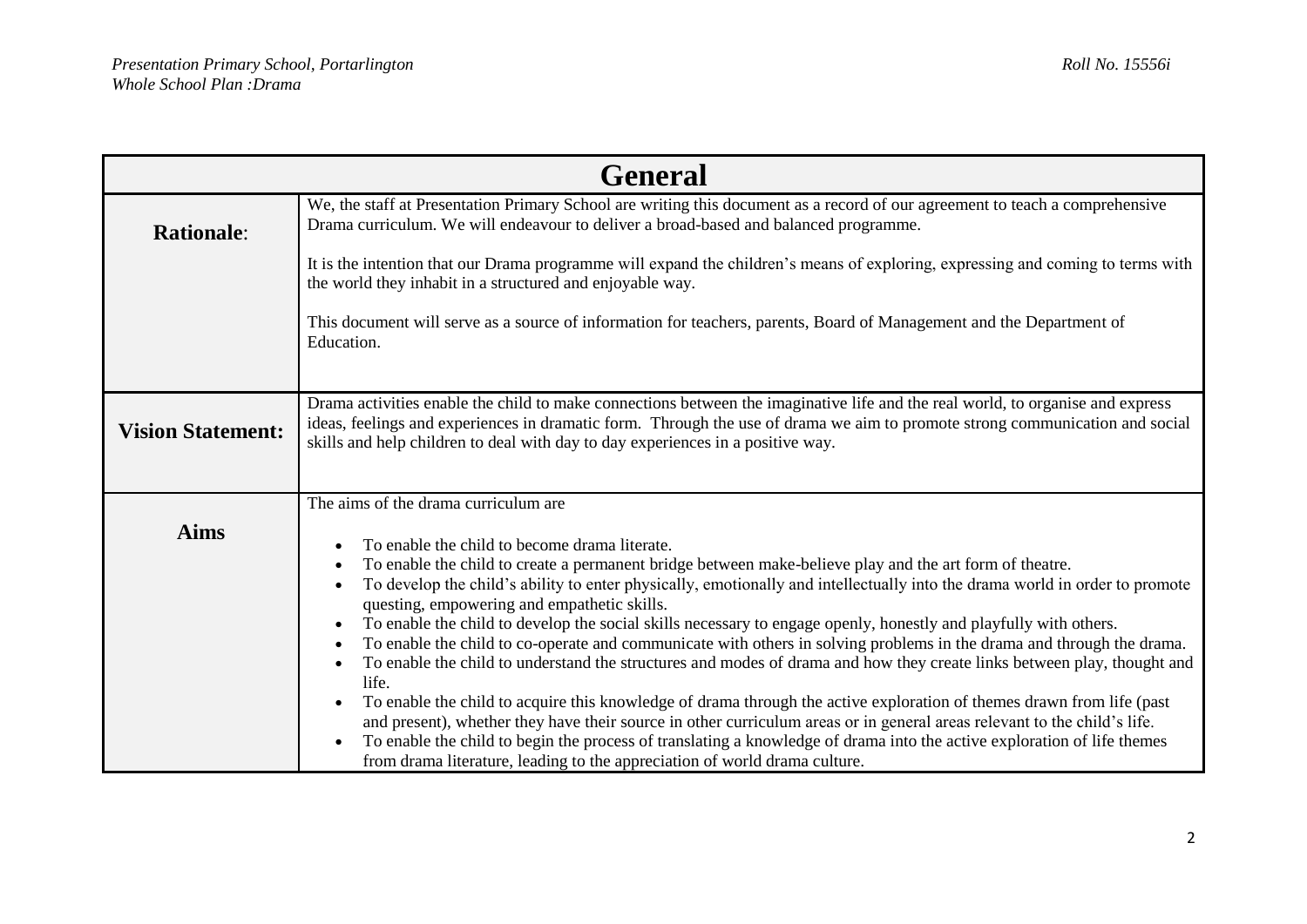|                         | To form the criteria with which to evaluate the drama texts, written or performed, to which he/she is continually exposed.                                                                                                                                                                                                                                                                                                                                                                                                                                                                                                                                                                                                                                                                                                                                                                                                                                                                                                                                                                                                                                                                                                                                                                                                                                                                                                                                                                                                                                                                                                                                                                                                                                                                                                                                                                                                                                                                                                                                                                                                                                                                                                                                                                                                                                                                                                                                                                                                                                                                                                                                                                                                         |
|-------------------------|------------------------------------------------------------------------------------------------------------------------------------------------------------------------------------------------------------------------------------------------------------------------------------------------------------------------------------------------------------------------------------------------------------------------------------------------------------------------------------------------------------------------------------------------------------------------------------------------------------------------------------------------------------------------------------------------------------------------------------------------------------------------------------------------------------------------------------------------------------------------------------------------------------------------------------------------------------------------------------------------------------------------------------------------------------------------------------------------------------------------------------------------------------------------------------------------------------------------------------------------------------------------------------------------------------------------------------------------------------------------------------------------------------------------------------------------------------------------------------------------------------------------------------------------------------------------------------------------------------------------------------------------------------------------------------------------------------------------------------------------------------------------------------------------------------------------------------------------------------------------------------------------------------------------------------------------------------------------------------------------------------------------------------------------------------------------------------------------------------------------------------------------------------------------------------------------------------------------------------------------------------------------------------------------------------------------------------------------------------------------------------------------------------------------------------------------------------------------------------------------------------------------------------------------------------------------------------------------------------------------------------------------------------------------------------------------------------------------------------|
| <b>Broad Objectives</b> | When due account is taken of intrinsic abilities and varying circumstances, the drama curriculum should enable the child to<br>Develop the ability to enter physically, mentally and emotionally into the fictional drama context and discover its<br>possibilities through cooperation with others.<br>Develop empathy with and understanding of others and the confidence needed to assume a role or character.<br>Experience and create an atmosphere where ideas, feelings and experiences can be expressed, where conflict can be<br>handled positively, and life situations explored openly and honestly.<br>Develop personal adaptability, spontaneity, the ability to co-operate, verbal and non-verbal skills, and imagination and<br>creativity, in order to ensure that the drama text reflects real life in a fresh and valid way.<br>Develop the ability to decide what course is likely to lead to significant drama action.<br>Develop the ability to steer the drama towards areas that are likely to lead, through whatever genre, to insights into the<br>subject matter to be explored.<br>Develop the ability to co-operate with others in solving, out of role, the problems that are presented in making the drama.<br>Develop the ability to co-operate with others, in role, in keeping the drama alive, in creating context, and in exploring the<br>problems that are presented in making the drama.<br>Develop the ability to use drama to promote or express a view on a subject on which he/she may have strong views or<br>feelings.<br>Develop the ability to use drama to examine and explore unfamiliar material so as to reach an understanding of the<br>patterns, meanings and concepts contained in it.<br>Develop concern, curiosity and understanding of the increasingly sophisticated patterns that comprise drama content and<br>of the increasingly refined insights that can flow from it.<br>Use drama to explore actively the human aspect of all learning as a means of curricular integration.<br>Become aware of subtexts, which manifest themselves involuntarily, in drama and in life.<br>Begin to develop, through active story-making in drama, an appreciation of plot and theme so that these can form the<br>basis of an understanding of drama literature and how it relates to text-making in a specific time and place.<br>Begin to be able to discern the covert or overt messages in drama texts, ranging from advertising to Shakespeare, through<br>becoming aware of how values and attitudes are woven into drama.<br>Begin to develop the ability to assess critically the validity of the meanings hidden in drama texts and what can be<br>learned from them. |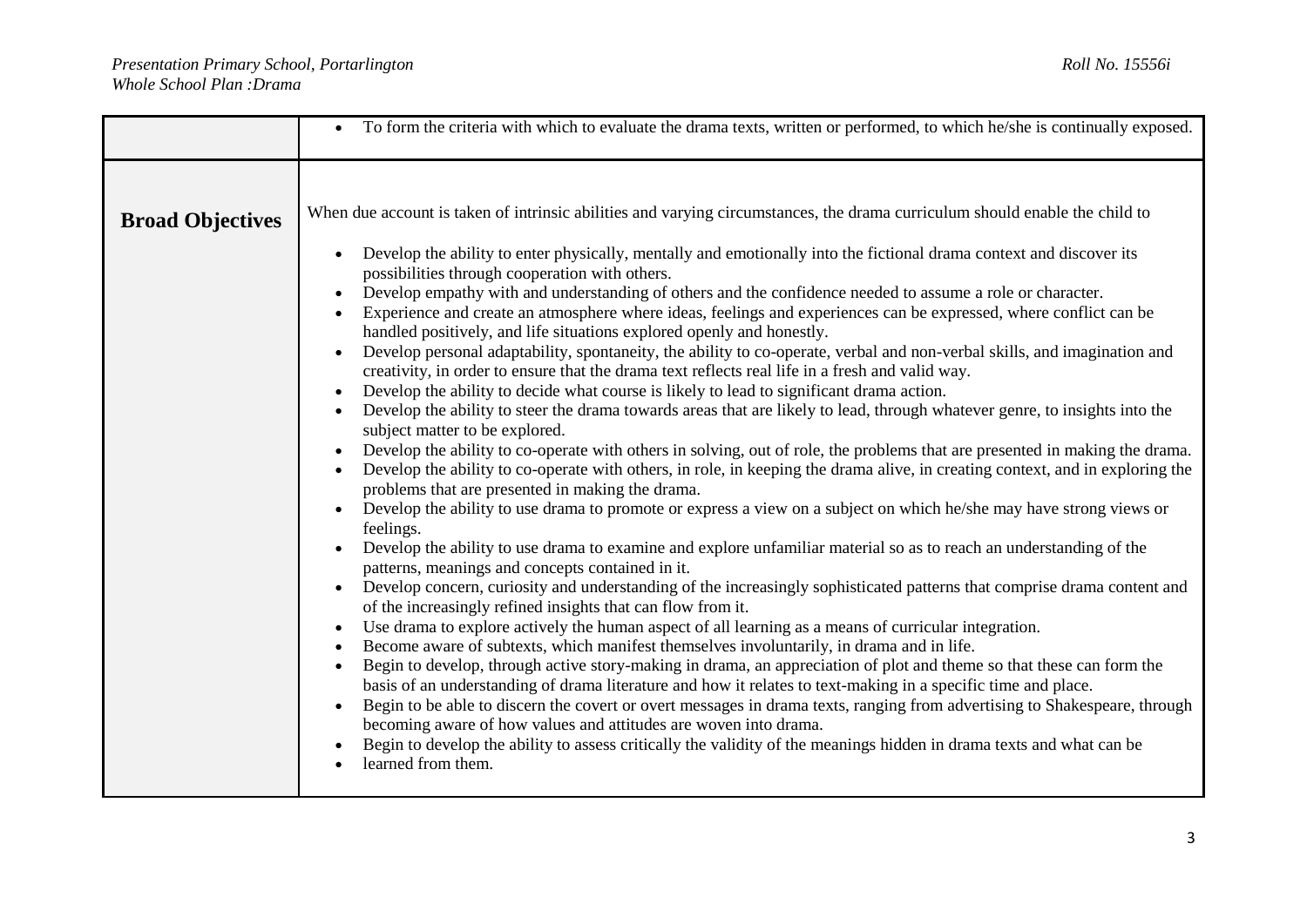| <b>Curriculum</b> | <b>Content strand</b>                                                                                                                                                                                                                                          |
|-------------------|----------------------------------------------------------------------------------------------------------------------------------------------------------------------------------------------------------------------------------------------------------------|
|                   | The content is presented in one strand at each level:                                                                                                                                                                                                          |
|                   | Drama to explore feelings, knowledge and ideas, leading to understanding.                                                                                                                                                                                      |
|                   | The title of the strand defines the nature of drama. The learning experience encompasses both the cognitive and the affective<br>abilities of the child and involves an exploration that will lead to a greater understanding of him/herself and of the world. |
|                   | <b>Strand units</b>                                                                                                                                                                                                                                            |
|                   | Within the strand the detailed elements of content are presented in three strand units which describe aspects of drama exploration,<br>experience and activity. The strand units are:                                                                          |
|                   | Exploring and making drama<br>Reflecting on drama<br>Co-operating and communicating in making drama.                                                                                                                                                           |
|                   | The elements of drama                                                                                                                                                                                                                                          |
|                   | Drama is characterised by certain features that give it its unique power. These may be called the elements of drama. They are:                                                                                                                                 |
|                   | belief<br>role and character<br>action<br>place<br>time<br>tension<br>significance                                                                                                                                                                             |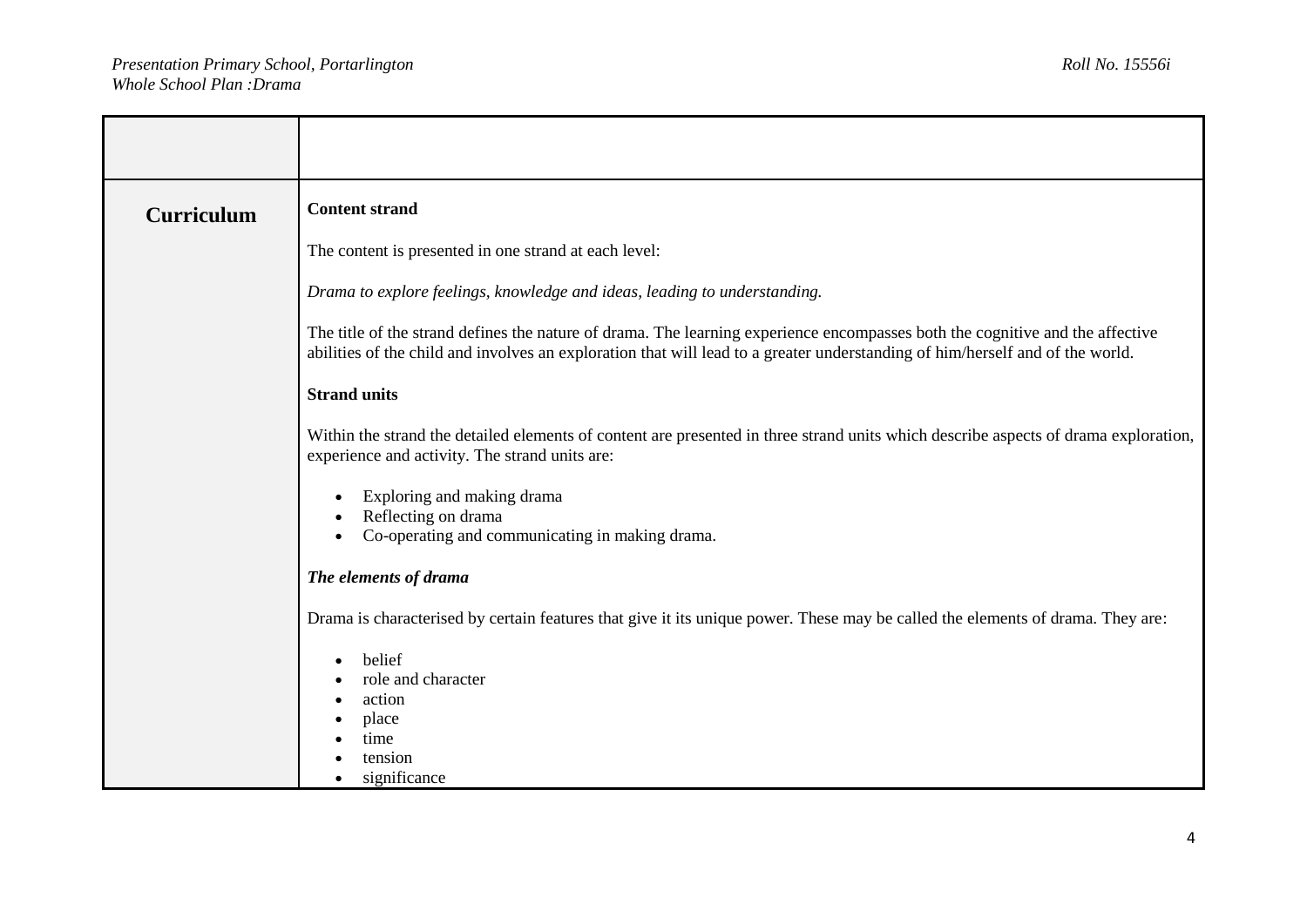|                                                | genre<br>$\bullet$                                                                                                                                                                                                                                                                                                                                                                                                                                                                                                                                                                                                                                                                                                                                                                                                                                       |  |  |
|------------------------------------------------|----------------------------------------------------------------------------------------------------------------------------------------------------------------------------------------------------------------------------------------------------------------------------------------------------------------------------------------------------------------------------------------------------------------------------------------------------------------------------------------------------------------------------------------------------------------------------------------------------------------------------------------------------------------------------------------------------------------------------------------------------------------------------------------------------------------------------------------------------------|--|--|
|                                                |                                                                                                                                                                                                                                                                                                                                                                                                                                                                                                                                                                                                                                                                                                                                                                                                                                                          |  |  |
|                                                | The prerequisites for making drama                                                                                                                                                                                                                                                                                                                                                                                                                                                                                                                                                                                                                                                                                                                                                                                                                       |  |  |
|                                                | The approach to drama in the curriculum may be termed process drama. It involves children in a process of improvisation and<br>exploration that leads to definable drama outcomes and learning outcomes. In order to make the process effective three<br>prerequisites are necessary:                                                                                                                                                                                                                                                                                                                                                                                                                                                                                                                                                                    |  |  |
|                                                | content<br>the fictional lens<br>a safe environment.                                                                                                                                                                                                                                                                                                                                                                                                                                                                                                                                                                                                                                                                                                                                                                                                     |  |  |
|                                                | Content will supply the subject matter of the drama. This will be based on some aspect of life, on the child's experience or on the<br>content of some other curriculum area.                                                                                                                                                                                                                                                                                                                                                                                                                                                                                                                                                                                                                                                                            |  |  |
|                                                | By using the fictional lens the teacher can look at the content through the medium of a story and frame it as a dramatic fiction.<br>He/she can then suggest that the children improvise an enactment in which they engage with characters who find themselves in<br>the particular dilemma, location or situation suggested by the action.                                                                                                                                                                                                                                                                                                                                                                                                                                                                                                              |  |  |
|                                                | In order to increase children's confidence, allay their fears and dissipate their inhibitions they must be allowed to make the drama<br>in a safe environment, where what they do is valued and validated by other children and by the teacher.                                                                                                                                                                                                                                                                                                                                                                                                                                                                                                                                                                                                          |  |  |
| <b>Children with Differing</b><br><b>Needs</b> | Our Drama Curriculum will provide opportunities for children with special educational needs to show capabilities and<br>independent achievement. With the help and guidance of Special Needs Assistants we will encourage these children to reach their<br>own individual potential.                                                                                                                                                                                                                                                                                                                                                                                                                                                                                                                                                                     |  |  |
|                                                | The drama experience in general and the activities in the strand unit 'Co-operating and communicating in making drama' provide<br>learning opportunities that are crucial to children with special needs. It can, in particular, contribute to the child's language<br>development in extending vocabulary and expressive ability. The physical dimension of drama will also assist non-verbal<br>expression. In developing the child's concepts of drama, elements such as place and time, spatial awareness and more accurate<br>perceptions of time relationships are cultivated. Furthermore, the story base of process drama will help to develop the child's<br>ability to understand and express the sequential nature of events, and the importance of focusing on different aspects of a drama<br>activity will foster powers of concentration. |  |  |
|                                                | Because drama is a co-operative activity, it provides a valuable experience in turn-taking and in working with others in order to                                                                                                                                                                                                                                                                                                                                                                                                                                                                                                                                                                                                                                                                                                                        |  |  |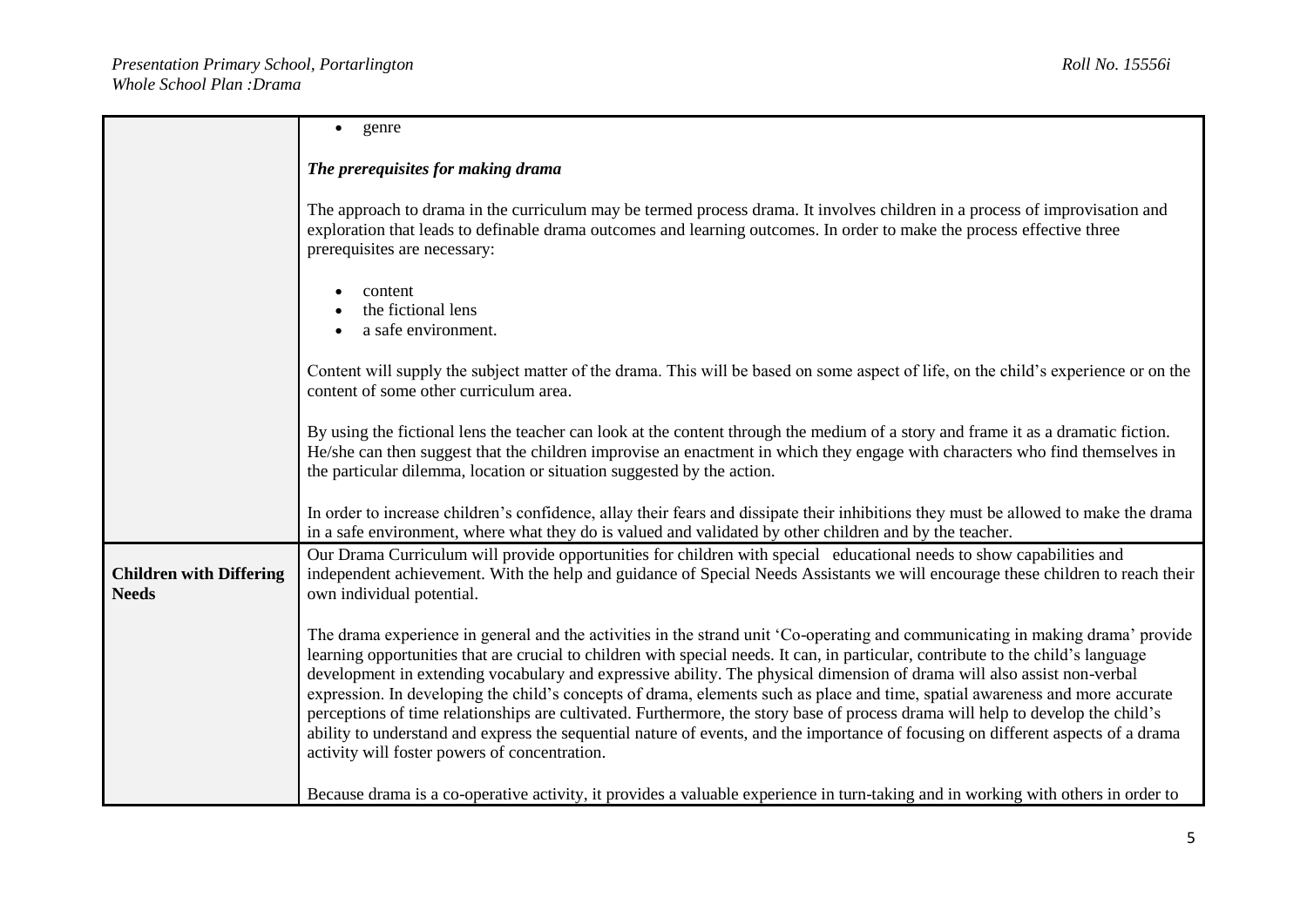|                                                                      | achieve particular goals. One of the essential learning benefits of drama is that it provides the opportunity to deal with questions<br>of choice and conflict by distancing them in the fictional context, thus helping to provide a safe environment in which to explore<br>them. Above all, because it gives such scope for self-expression and self realisation, the contribution drama can make to the<br>child's self-esteem is incalculable.                                                                                                                                                                                                                                                                                                                                                                                                                                                                                                                                                                                                                                                                                                                                                                                                                                                              |
|----------------------------------------------------------------------|------------------------------------------------------------------------------------------------------------------------------------------------------------------------------------------------------------------------------------------------------------------------------------------------------------------------------------------------------------------------------------------------------------------------------------------------------------------------------------------------------------------------------------------------------------------------------------------------------------------------------------------------------------------------------------------------------------------------------------------------------------------------------------------------------------------------------------------------------------------------------------------------------------------------------------------------------------------------------------------------------------------------------------------------------------------------------------------------------------------------------------------------------------------------------------------------------------------------------------------------------------------------------------------------------------------|
| <b>Opportunities for</b><br><b>Linkage and</b><br><b>Integration</b> | Opportunities for Linkage and Integration will be provided for where possible in the Drama Programme at St. Colman's. This<br>process will help extend the child's understanding of both the Drama curriculum and the subject areas with which they would be<br>integrated.<br>Sample areas for integration will include:<br>Gaeilge- ag déanamh agallaimh agus drámaí beaga bunaithe ar na téamaí sa Ghaeilge.<br>English-Close links with the Oral Language programme, active responses to stories, poems etc<br>History-characters from history, certain time periods etc<br>Geography- explore incidents in other countries through drama, dramatise stories from other countries, interviews, the<br>local environment as a stimulus for drama.<br>Music-express feelings created by music in a dramatic way.<br>Religion- participation in nativity play, conscience alley could be used for decision making type activities and moral<br>dilemmas.<br>Art- use of pictures as stimulus for drama, represent some work from drama in art.<br>S.P.H.E. - encourage team work, co-operation, empathy, respect for others and their personal space etc.<br>P.E. – integrate drama with the gymnastics strand, sports theme in drama e.g. feelings experienced in sport, winning<br>and losing, team work etc. |
| <b>Assessment and</b><br><b>Record keeping:</b>                      | The assessment of the Drama curriculum at St. Colman's National School will involve observing certain crucial areas of each<br>child's ability and more importantly his efforts. These areas include:<br>The child's ability to engage with the task in hand.<br>$\bullet$<br>The child's attitude and enjoyment of the subject.<br>The child's ability to work in a group/with a partner/alone.<br>The child's ability to describe his own process.<br>The child's ability to self-evaluate.                                                                                                                                                                                                                                                                                                                                                                                                                                                                                                                                                                                                                                                                                                                                                                                                                    |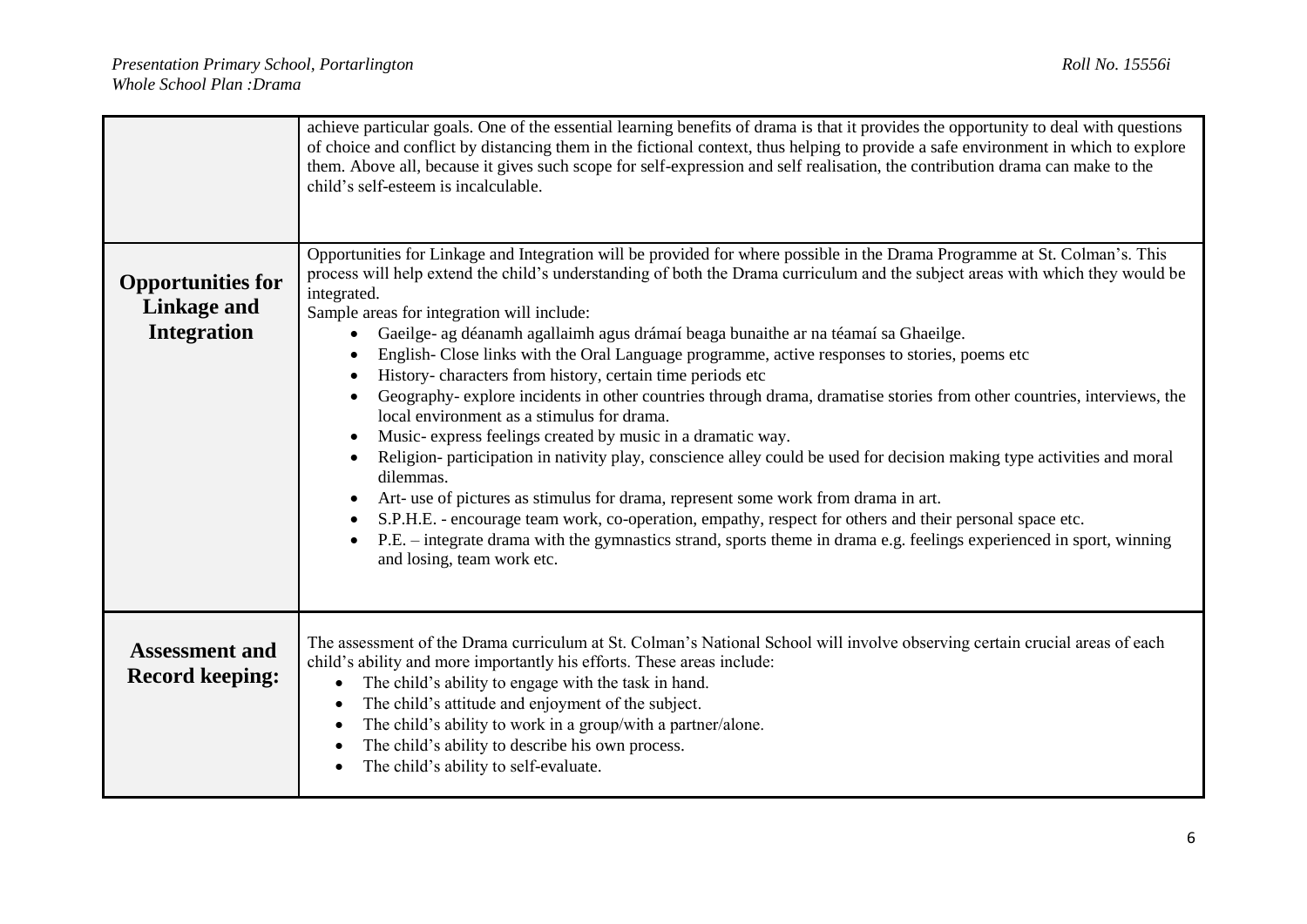|              | Actual assessment of the above points will be carried out using the following practical guidelines:                                                                                                                                                                                                                                                                                                                                                                                                                                                                                                                                                                                                                                                    |
|--------------|--------------------------------------------------------------------------------------------------------------------------------------------------------------------------------------------------------------------------------------------------------------------------------------------------------------------------------------------------------------------------------------------------------------------------------------------------------------------------------------------------------------------------------------------------------------------------------------------------------------------------------------------------------------------------------------------------------------------------------------------------------|
|              | Teacher observation By observing closely on a day to day basis the children's involvement in the various drama<br>activities, the extent to which they are developing the ability to use drama skills and concepts to maximise their learning<br>experiences can be monitored.<br><b>Teacher designed tasks</b> The assessment of children's ability to perform particular tasks will involve teacher observation<br>in a way that is focused on a particular aspect of children's involvement with drama<br>Work samples to include art work or written work and other examples of children's response to, reflection on and<br>extension of their drama experience.<br>Performance for the class and occasionally for the whole school at assemblies |
|              | <b>Time Allocation</b>                                                                                                                                                                                                                                                                                                                                                                                                                                                                                                                                                                                                                                                                                                                                 |
| Organisation | A time allowance of 3 hours per week will be allocated to Arts. Within this time frame, Drama will be assigned 1 hour per week.<br>However, owing to the practical nature of this subject area, blocked time for project work or integrated studies will sometimes be<br>used as an efficient way of managing time.                                                                                                                                                                                                                                                                                                                                                                                                                                    |
|              | The most obvious locations for drama are the classroom and the school hall, although there is no reason why, in good weather,<br>effective drama activities cannot be pursued out of doors.                                                                                                                                                                                                                                                                                                                                                                                                                                                                                                                                                            |
|              | Teachers can do drama very successfully in the classroom, but the varied nature of drama activity will also require the facility of<br>the greater space that the school hall can provide. The allocation of time for the use of this facility can become an important<br>element of the organisational planning of drama in the school. Each class will have a weekly time allocation for drama in the<br>school hall available should the class teacher decide to use it.                                                                                                                                                                                                                                                                            |
|              | Whole-school approach                                                                                                                                                                                                                                                                                                                                                                                                                                                                                                                                                                                                                                                                                                                                  |
|              | We will include some drama work in our weekly assemblies from time to time. This may include performance by a particular<br>group or class on something they have been working on in class e.g. dráma beag as Gaeilge, historical drama, recitation of a<br>poem etc.                                                                                                                                                                                                                                                                                                                                                                                                                                                                                  |
|              | We will hold a Christmas concert every second year so the children get a chance to perform on stage to an audience.                                                                                                                                                                                                                                                                                                                                                                                                                                                                                                                                                                                                                                    |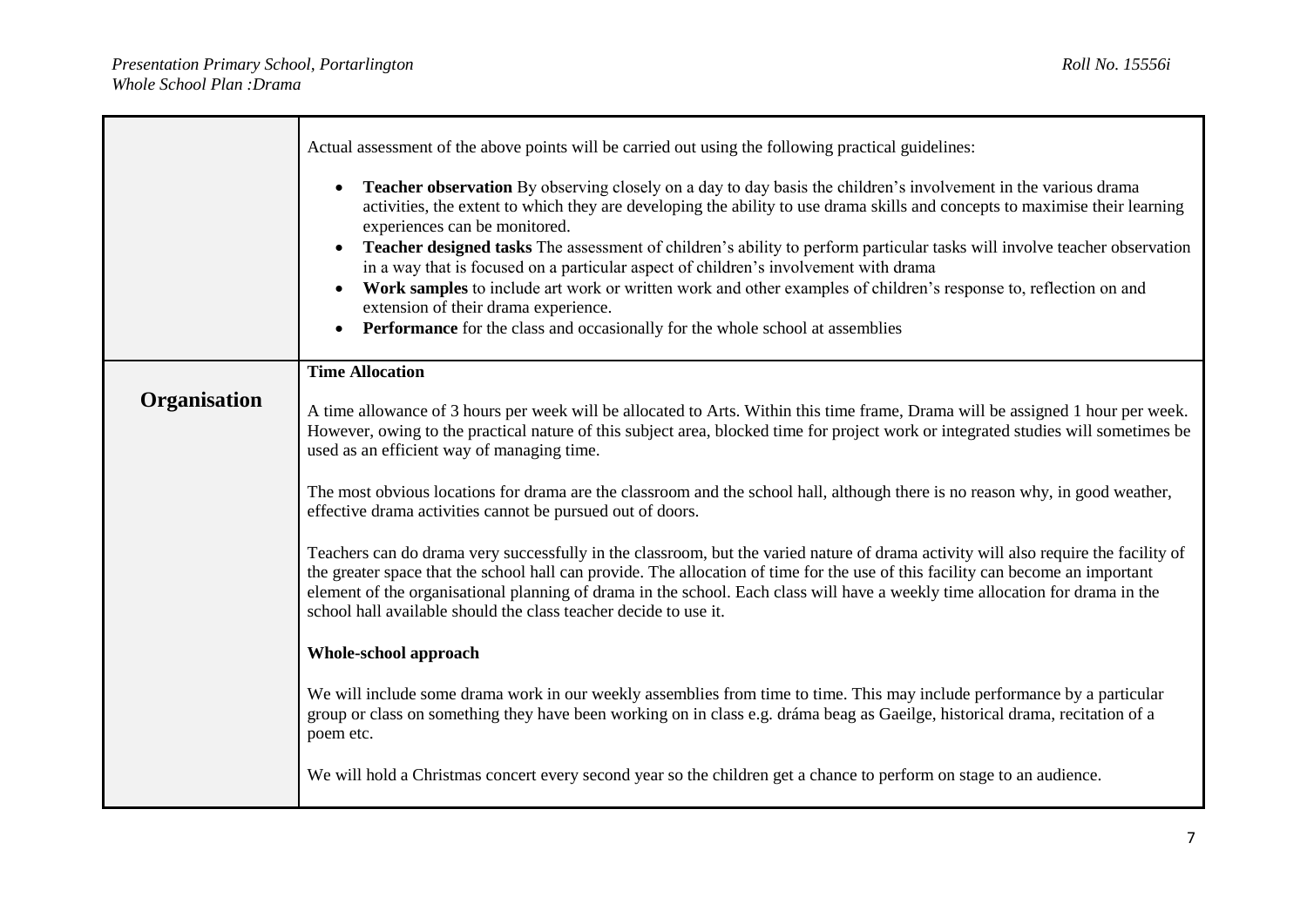| <b>Resources</b>         | Resources already in use in the school include:<br>Drama curriculum and teacher guidelines                                                                                                                                                                                                                                                                                                                                                                         |
|--------------------------|--------------------------------------------------------------------------------------------------------------------------------------------------------------------------------------------------------------------------------------------------------------------------------------------------------------------------------------------------------------------------------------------------------------------------------------------------------------------|
| <b>Health and Safety</b> | The health and safety of the children in our care is always a top priority in Presentation Primary. The nature of the Drama<br>Curriculum is such that there is a lot of movement and care will be taken to ensure that the area being used for drama is as free<br>from furniture and other obstructions as possible.<br>The hall will be available for use for drama where necessary if the teacher deems the classroom to be too small or otherwise unsuitable. |
| <b>Community Links</b>   | Children take part in carol service/perform in a school concert                                                                                                                                                                                                                                                                                                                                                                                                    |
| <b>Success Criteria</b>  | The success of this policy will be measured using the following criteria:<br>During their time in the school, it is expected that children will experience a broad and balanced drama programme.<br>Participation in and evidence of enjoyment of, the drama programme.                                                                                                                                                                                            |

| Strand : Drama to explore feelings knowledge and ideas, leading to understanding |                                                                                                                                                                                                                                                                                                                                                                         |                                                                                                                                                                                                                                                                                                                                             |                                                                                                                                                                                                                                                                                                                                                                        |
|----------------------------------------------------------------------------------|-------------------------------------------------------------------------------------------------------------------------------------------------------------------------------------------------------------------------------------------------------------------------------------------------------------------------------------------------------------------------|---------------------------------------------------------------------------------------------------------------------------------------------------------------------------------------------------------------------------------------------------------------------------------------------------------------------------------------------|------------------------------------------------------------------------------------------------------------------------------------------------------------------------------------------------------------------------------------------------------------------------------------------------------------------------------------------------------------------------|
| <b>Strand Unit</b>                                                               | <b>First/Second</b>                                                                                                                                                                                                                                                                                                                                                     | <b>Third/Fourth</b>                                                                                                                                                                                                                                                                                                                         | <b>Fifth/Sixth</b>                                                                                                                                                                                                                                                                                                                                                     |
| <b>Exploring and Making</b><br><b>Drama</b>                                      | Use the ability to play at make-<br>believe and to enter fully into<br>participation in Drama.<br>Use his/her emerging awareness of<br>the differences in people in order to<br>begin to develop an understanding<br>of the relationship between role<br>and character.<br>Experience how context is built<br><b>Drama</b><br>reality<br>and<br><sub>a</sub><br>created | Enter into the fictional dramatic<br>context with the same spontaneity<br>and freedom that he/she has<br>earlier applied to make-believe<br>play.<br>the<br>relationship<br>Understand<br>between role and character and<br>develop the ability to hold on to<br>either role or character for as long<br>as the dramatic activity requires. | with<br>Enter<br>appropriately<br>and<br>whether<br>facility,<br>watched or<br>unwatched, into<br>fictional<br>the<br>dramatic context.<br>Extend playing in role and in<br>$\bullet$<br>character to include the ability to<br>accept and maintain a brief that has<br>been decided on by either the<br>the<br>teacher,<br>group<br><sub>or</sub><br>himself/herself. |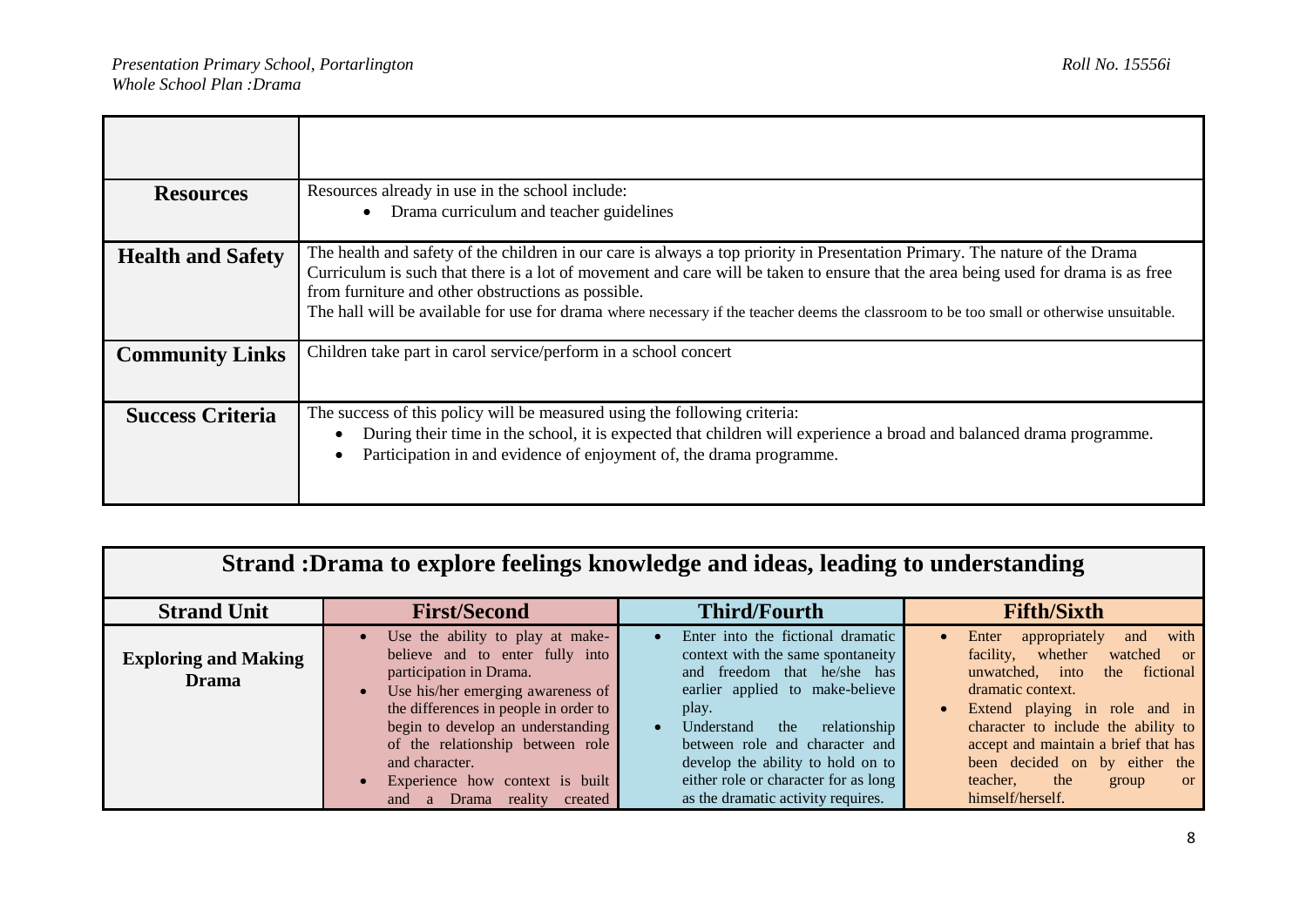|                                                                           | through the use of space and<br>objects.<br>Experience how the fictional past<br>and the desired fictional future<br>influence the present Dramatic<br>action.<br>Develop the ability to help<br>maintain the focus in the Dramatic<br>action.<br>Begin to see how tension adds to<br>Drama and the suspense that<br>ensures the<br>interest of<br>the<br>participants. | Discover how the use of space<br>and objects can help in building<br>the context and in signifying<br>dramatic themes.<br>Explore how the fictional past<br>and the desired fictional future<br>influence the present dramatic<br>action.<br>Begin as a member of a group, to<br>include in Drama activity the<br>elements of tension and suspense.<br>Begin the process of using script<br>as a pre-text. | Discover how the use of space and<br>objects helps in building the context<br>and in signifying the Drama theme.<br>Explore how the fictional past and<br>the desired fictional future influence<br>the present dramatic action.<br>Become adept at implementing the<br>'playing rules' that maintain focus<br>in dramatic action.<br>Help to plan dramatic activity to<br>include the particular tension and<br>suspense appropriate to the theme<br>being explored.<br>Distinguish between various genres,<br>such as comedy, tragedy, fantasy.<br>Become comfortable with script and<br>understand the basic processes by<br>which script becomes action. |
|---------------------------------------------------------------------------|-------------------------------------------------------------------------------------------------------------------------------------------------------------------------------------------------------------------------------------------------------------------------------------------------------------------------------------------------------------------------|------------------------------------------------------------------------------------------------------------------------------------------------------------------------------------------------------------------------------------------------------------------------------------------------------------------------------------------------------------------------------------------------------------|--------------------------------------------------------------------------------------------------------------------------------------------------------------------------------------------------------------------------------------------------------------------------------------------------------------------------------------------------------------------------------------------------------------------------------------------------------------------------------------------------------------------------------------------------------------------------------------------------------------------------------------------------------------|
| <b>Reflecting on Drama</b>                                                | Use reflection on a particular<br>Dramatic action to create possible<br>alternative courses for the action.<br>Experience through Drama, the<br>relationship between story, theme<br>and life experience.<br>Share insights while experiencing<br>the Drama or insights that arise out<br>of the Drama.                                                                 | Use reflection on and evaluation<br>of a particular dramatic action to<br>create possible alternative courses<br>for the action.<br>Learn through Drama,<br>the<br>relationship between story, theme<br>and life experience.<br>Use the sharing of insights arising<br>out of dramatic action to develop<br>the ability to draw conclusions<br>and to hypothesise about life and<br>people.                | Reflect on a particular dramatic<br>action in order to create possible<br>alternative courses for the action<br>that will reflect more closely the life<br>patterns and issues being examined.<br>through<br>Learn<br>Drama,<br>the<br>relationship between story, theme<br>and life experience.<br>Use the sharing of insights arising<br>out of dramatic action to develop<br>the ability to draw conclusions and<br>to hypothesize about life and<br>people.                                                                                                                                                                                              |
| <b>Co-Operating and</b><br><b>Communicating in</b><br><b>Making Drama</b> | Develop out of role, the ability to<br>co-operate and communicate with<br>others in helping to shape the<br>Drama.                                                                                                                                                                                                                                                      | Develop out of role, the ability to<br>co-operate and communicate with<br>others in helping to shape the<br>Drama.                                                                                                                                                                                                                                                                                         | Develop out of role, the ability to<br>co-operate and to communicate with<br>others in helping to shape the<br>Drama.                                                                                                                                                                                                                                                                                                                                                                                                                                                                                                                                        |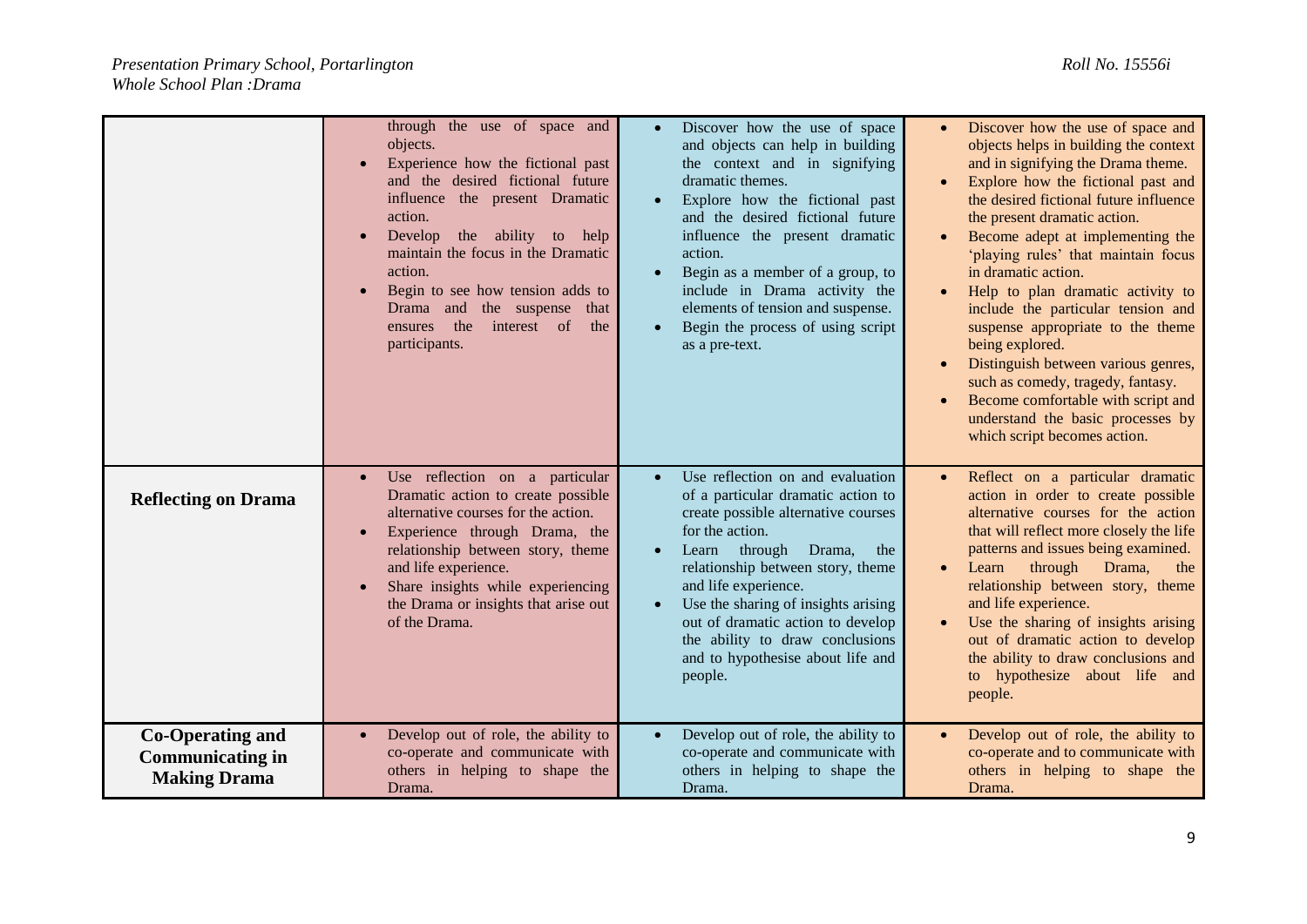|                                                   | Develop in role, the ability to co-<br>operate and communicate with<br>others in helping to shape the<br>Drama.<br>Develop fictional relationships<br>through interaction with the other<br>characters in small-group or whole-<br>class scenes as the Drama text is<br>being made.<br>Re-enact for others in the group a<br>scene that has been made in<br>simultaneous small-group work | Develop in role, the ability to co-<br>operate and to communicate with<br>others in helping to shape the<br>Drama.<br>Develop fictional relationships<br>through interaction with the other<br>characters in small-group or<br>whole-class scenes as the Drama<br>text is being made.<br>Enact spontaneously for others in<br>the group a scene from the<br>Drama, or share with the rest of<br>the class a scene that has already<br>been made in simultaneous small-<br>group work. | Develop in role, the ability to co-<br>operate and communicate<br>with<br>others in helping to shape the<br>Drama.<br>fictional<br>relationships<br>Develop<br>through interaction with the other<br>characters in small-group or whole-<br>class scenes as the Drama text is<br>being made.<br>Enact spontaneously for others in<br>the group a scene from the Drama,<br>or share with the rest of the class a<br>scene that has already been made in<br>simultaneous small-group work. |
|---------------------------------------------------|-------------------------------------------------------------------------------------------------------------------------------------------------------------------------------------------------------------------------------------------------------------------------------------------------------------------------------------------------------------------------------------------|---------------------------------------------------------------------------------------------------------------------------------------------------------------------------------------------------------------------------------------------------------------------------------------------------------------------------------------------------------------------------------------------------------------------------------------------------------------------------------------|------------------------------------------------------------------------------------------------------------------------------------------------------------------------------------------------------------------------------------------------------------------------------------------------------------------------------------------------------------------------------------------------------------------------------------------------------------------------------------------|
| <b>Teaching Strategies and</b><br><b>Methods:</b> | Defining the Space, Mimed Narration,<br>Teacher in Role, Whole Group<br>Improvisation, Still Images, Thought<br>Tracking, Paired Improvisation,<br>Improvisation in threes, Hot seating                                                                                                                                                                                                   | Defining the Space, Teacher in Role,<br>Mimed Narration, Still Images, Thought<br>Tracking, Improvisation in Pairs, Briefing,<br>Conscience Alley, Whole Group<br>Improvisation, Small Group<br>Improvisation, Ritual, Flashback/Flash-<br>forward                                                                                                                                                                                                                                    | Defining the Space, Teacher in Role, Mimed<br>Narration, Still Images, Thought Tracking,<br>Improvisation in Pairs, Briefing, Conscience<br>Alley, Whole Group Improvisation, Small<br>Group Improvisation, Hot seating, Ritual,<br>Flashback/Flash-forward                                                                                                                                                                                                                              |
| <b>Reflecting on the Drama:</b>                   | Writing, Speaking, Questioning, Listening,<br>Doing, Creating                                                                                                                                                                                                                                                                                                                             | Writing, Speaking, Questioning, Listening,<br>Doing, Creating                                                                                                                                                                                                                                                                                                                                                                                                                         | Writing, Speaking, Questioning, Listening,<br>Doing, Creating                                                                                                                                                                                                                                                                                                                                                                                                                            |

|                    | <b>Drama Strategies and Conventions</b>                                                                                                                                                                                                                                                                                                                                                                                                                                                                                                             |
|--------------------|-----------------------------------------------------------------------------------------------------------------------------------------------------------------------------------------------------------------------------------------------------------------------------------------------------------------------------------------------------------------------------------------------------------------------------------------------------------------------------------------------------------------------------------------------------|
| <b>Drama Games</b> | Many drama games are useful in helping to establish trust, confidence and a sense of playfulness, and some are used to<br>help the children experience some aspect of the drama (for example blind man's buff, to equate with searching for a friend<br>in a big city). Games can promote the social integration of the class, but if used indiscriminately they can become a<br>substitute for drama. We will endeavour to use these games as a warm-up activity at the start of our drama lessons. (List of<br>20 games included with this plan.) |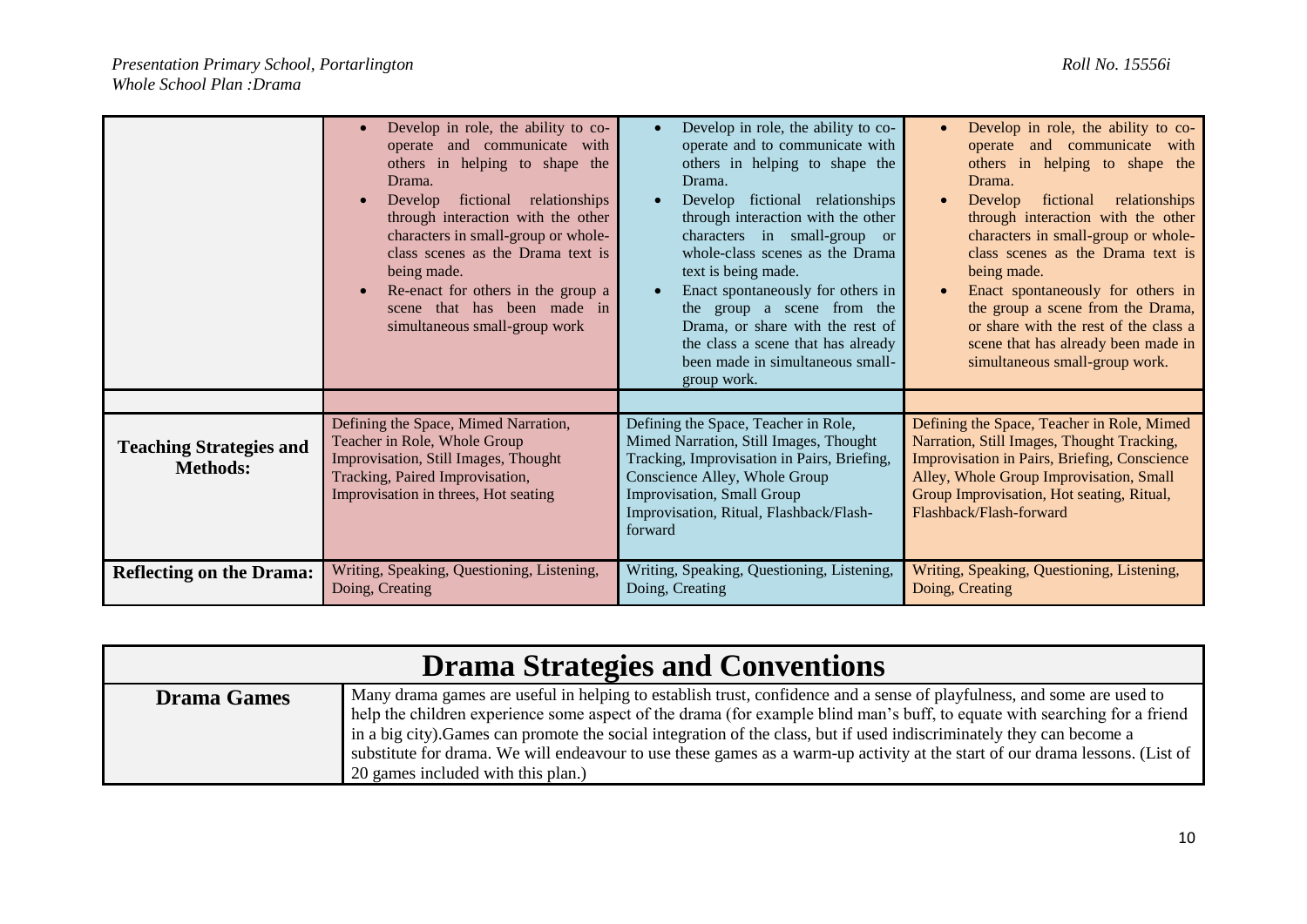| <b>Still Image and</b><br><b>Montage</b> | Groups compose a still picture to illustrate an idea or capture a moment. In montage such an image is set against a<br>contrasting image or a contrasting soundscape so as to question the content of the still picture (for example, a still picture<br>of emigrants with a sound-track of sounds from home). This strategy can help greatly in reflection and in slowing down the<br>drama but if overused can lead to talk about drama rather than action. |  |  |  |
|------------------------------------------|---------------------------------------------------------------------------------------------------------------------------------------------------------------------------------------------------------------------------------------------------------------------------------------------------------------------------------------------------------------------------------------------------------------------------------------------------------------|--|--|--|
| <b>Hot-seating</b>                       | A character sits in the centre while the others ask questions about his/her life and he/she answers as the character. As a<br>variation the others can also sometimes ask the questions as their own characters.                                                                                                                                                                                                                                              |  |  |  |
|                                          | Hot-seating can help to clarify aspects of character for all concerned, but it has limited usefulness in primary school drama                                                                                                                                                                                                                                                                                                                                 |  |  |  |
| <b>Thought-tracking</b>                  | Some of the class do actions silently or make still images while the others speak their thoughts aloud about them, either<br>simultaneously or individually.                                                                                                                                                                                                                                                                                                  |  |  |  |
|                                          | This can be useful for reflection on the meaning of particular significant moments but should not be used as a substitute for<br>entering into the drama                                                                                                                                                                                                                                                                                                      |  |  |  |
| Sound-tracking                           | Some of the class do actions silently or make stills while the others make the sound-track to go along with them.                                                                                                                                                                                                                                                                                                                                             |  |  |  |
|                                          |                                                                                                                                                                                                                                                                                                                                                                                                                                                               |  |  |  |
|                                          | This strategy is useful in situations where the teacher is working towards a loosening of control but unsure about how far to<br>go. It is also a useful substitute for 'showing' a particular section of small-group work. However, if overused it can lead to<br>intellectual rather than physical drama, staying outside the drama rather than entering playfully into it.                                                                                 |  |  |  |
| Voices in the head                       | At a moment of choice for a particular character others in the group articulate the conflicting voices the character can hear<br>in his/her head.                                                                                                                                                                                                                                                                                                             |  |  |  |
|                                          | This can lead to reflecting on the meaning of a moment for a character. It should not be used as a substitute for putting the<br>characters in situations where such considerations are articulated spontaneously as part of the action.                                                                                                                                                                                                                      |  |  |  |
| <b>Briefing</b>                          | A suggestion or instruction given to one character, of which the other characters may or may not be aware, which has the<br>purpose of giving a new direction to the drama                                                                                                                                                                                                                                                                                    |  |  |  |
| <b>Framing</b>                           | The process through which a fiction is transformed into directions and suggestions for an enactment. (It is through this<br>process that the drama text is distanced sufficiently from the children to be safe but remains close enough to be explored<br>effectively.)                                                                                                                                                                                       |  |  |  |
| Improvisation                            | The spontaneous dramatic enactment of a fiction.                                                                                                                                                                                                                                                                                                                                                                                                              |  |  |  |
| <b>Teacher in role</b>                   | The teacher taking a role in the drama and moulding it from within                                                                                                                                                                                                                                                                                                                                                                                            |  |  |  |
| <b>Mimed Narration</b>                   | Story teller reads a narrative directly to audience while rest of cast move forward in turns to create the characters                                                                                                                                                                                                                                                                                                                                         |  |  |  |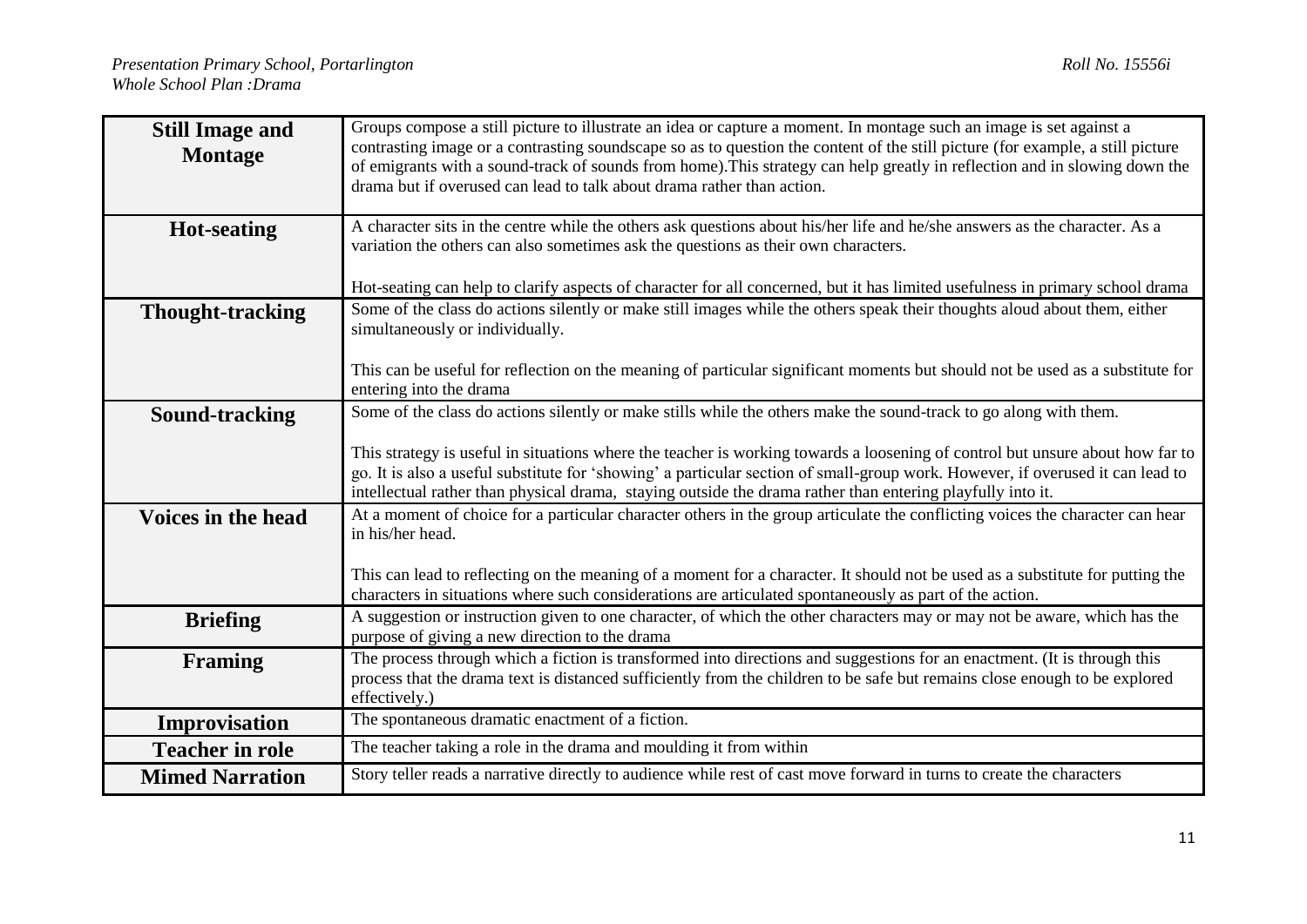| <b>Defining the Space</b>                         | The area that is available for children to move around in. Use of space and movement within the space must be planned<br>keeping health and safety issues in mind at all times                                                                                                                                                                                                                                                                                                                                                                                                                |
|---------------------------------------------------|-----------------------------------------------------------------------------------------------------------------------------------------------------------------------------------------------------------------------------------------------------------------------------------------------------------------------------------------------------------------------------------------------------------------------------------------------------------------------------------------------------------------------------------------------------------------------------------------------|
| <b>Conscience Alley/</b><br><b>Thought Tunnel</b> | Used when a character is faced with a decision. The class forms two lines facing each other. One person (Usually the<br>teacher) takes on the role of that character as each member of the group speaks their advice. It can be organised so that<br>those on one side give opposing advice to those on the other. When the character reaches the end of the tunnel he/she<br>makes the decision.                                                                                                                                                                                             |
| <b>Flashback/Flash</b><br>forward                 | Chronological sequence of events is interrupted by putting in a past or future event.<br>There are many more strategies and conventions that are used in the drama. Their common advantage is that they allow<br>creativity within a controlled situation. However, they should be used with selectivity and discrimination. By overusing<br>them the teacher can keep for himself/herself too much control of the children's creative impulses, and process drama is<br>thereby reduced to a series of drama strategies rather than the lifelike ebb and flow of productive dramatic action. |

| <b>Glossary</b>             |                                                                                                                                                                                                                                     |
|-----------------------------|-------------------------------------------------------------------------------------------------------------------------------------------------------------------------------------------------------------------------------------|
| <b>Action</b>               | The interaction between character and situation in the drama, involving the resolution or attempted resolution of conflict<br>and tension.                                                                                          |
| <b>Belief</b>               | Is central to all drama and should be characterised by a willingness to believe in the drama itself, sincerity in playing<br>roles and characters, a willingness to accept the fictional consequences and a willingness to explore. |
| <b>Character</b>            | The entire intellectual, emotional and physical make-up of a real or fictional person.                                                                                                                                              |
| <b>Content</b>              | The subject matter of a drama, based on the child's general experience and needs or drawn from the content of some<br>other curriculum area.                                                                                        |
| <b>Enactment</b>            | The action in which the text of the drama is created.                                                                                                                                                                               |
| <b>Fictional Lens</b>       | The choice of fictional characters and the situation they are placed in that creates the dramatic context for the enactment.                                                                                                        |
| <b>Genre</b>                | The form of dramatic expression-naturalistic, comic, absurd, etc.                                                                                                                                                                   |
| Improvisation               | The spontaneous dramatic enactment of a fiction.                                                                                                                                                                                    |
| In Role                     | Doing or saying something from the standpoint of role or character.                                                                                                                                                                 |
| <b>Mantle of the Expert</b> | The process by which the teacher implies that the children are 'experts' in some particular topic so as to encourage them<br>to research that topic within the drama.                                                               |
| <b>Out of Role</b>          | Talking about issues, choices and possible directions in the drama when outside the enactment.                                                                                                                                      |
| <b>Place</b>                | Where the action takes place in the drama.                                                                                                                                                                                          |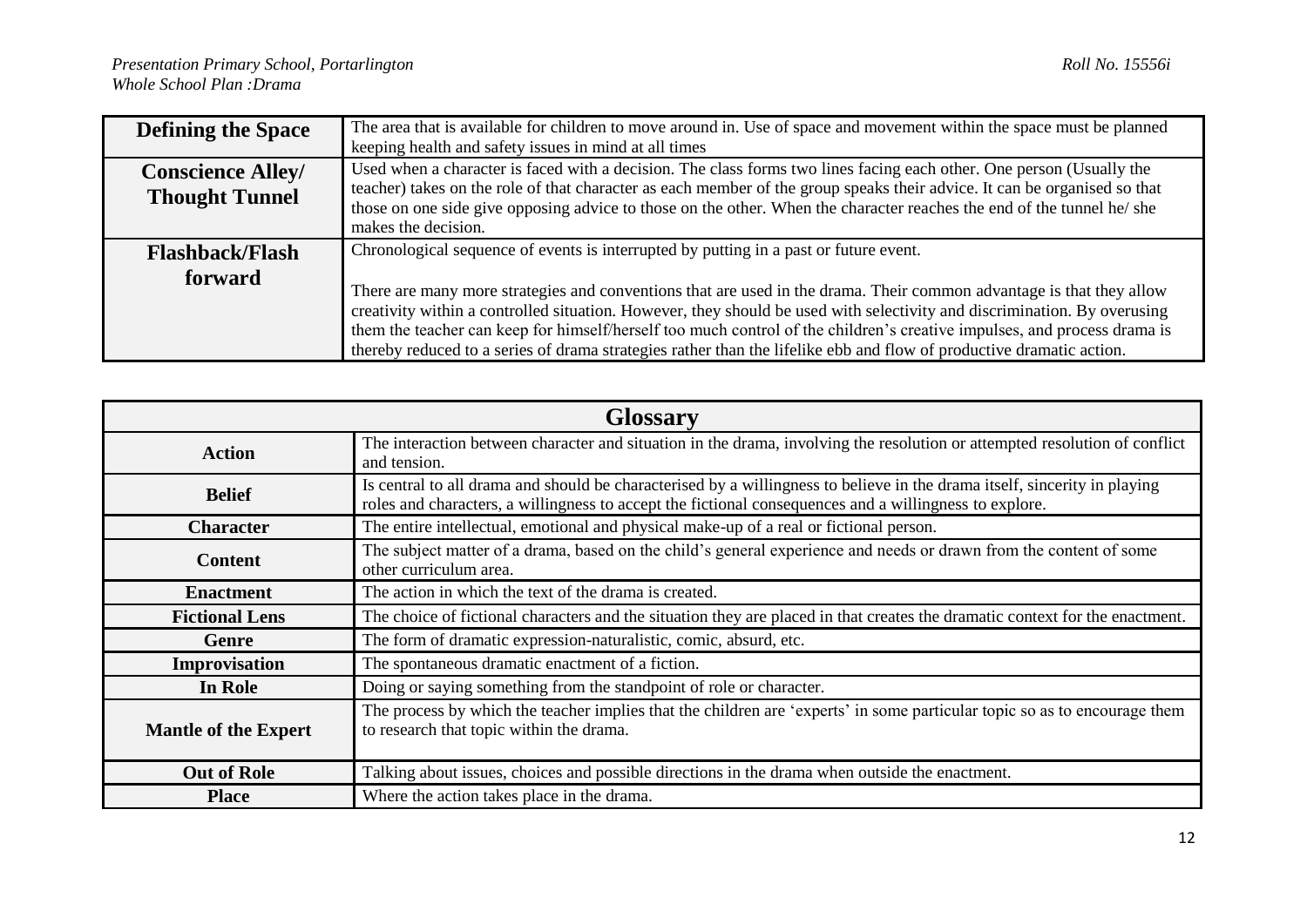| <b>Plot</b>          | The coherent series of incidents that, together with the theme, make up the drama.                                                                                                                                                                                                                                               |
|----------------------|----------------------------------------------------------------------------------------------------------------------------------------------------------------------------------------------------------------------------------------------------------------------------------------------------------------------------------|
| <b>Pre-text</b>      | An effective starting point that will launch the dramatic world in such a way that the participants can identify their roles<br>and responsibilities and begin to build the dramatic world together.                                                                                                                             |
| <b>Process Drama</b> | The process by which drama texts are made.                                                                                                                                                                                                                                                                                       |
| Role                 | Pretending to be someone or something other than oneself.                                                                                                                                                                                                                                                                        |
| <b>Scene</b>         | A short play, an improvised text or a dramatic action.                                                                                                                                                                                                                                                                           |
| <b>Significance</b>  | That which signals something important about plot, theme or life.                                                                                                                                                                                                                                                                |
| Sub-text             | The non-verbal signals by which thoughts, feelings and attitudes are transmitted.                                                                                                                                                                                                                                                |
| <b>Tension</b>       | The expression in drama of the conflict inherent in the needs and desires of the different characters in the drama that drives the action<br>forward.                                                                                                                                                                            |
| <b>Text</b>          | A class text is the selection, enactment and linking of scenes in the drama, and all the class activities related to this.<br>A drama text is an enacted drama fiction, watched or unwatched, whether it takes place in the class or in a theatre-like situation.<br>A written text is a script that describes a dramatic action |
| <b>Theme</b>         | The underlying patterns by which the plot of the drama is connected to life.                                                                                                                                                                                                                                                     |
| <b>Time</b>          | When the action takes place, in the past, present or future.                                                                                                                                                                                                                                                                     |

## **Ratification and Implementation**

This school plan will be ratified by the Board of Management.

It will be reviewed each June.

Ratified By BOM:

 $Signal:$ 

Board of Management